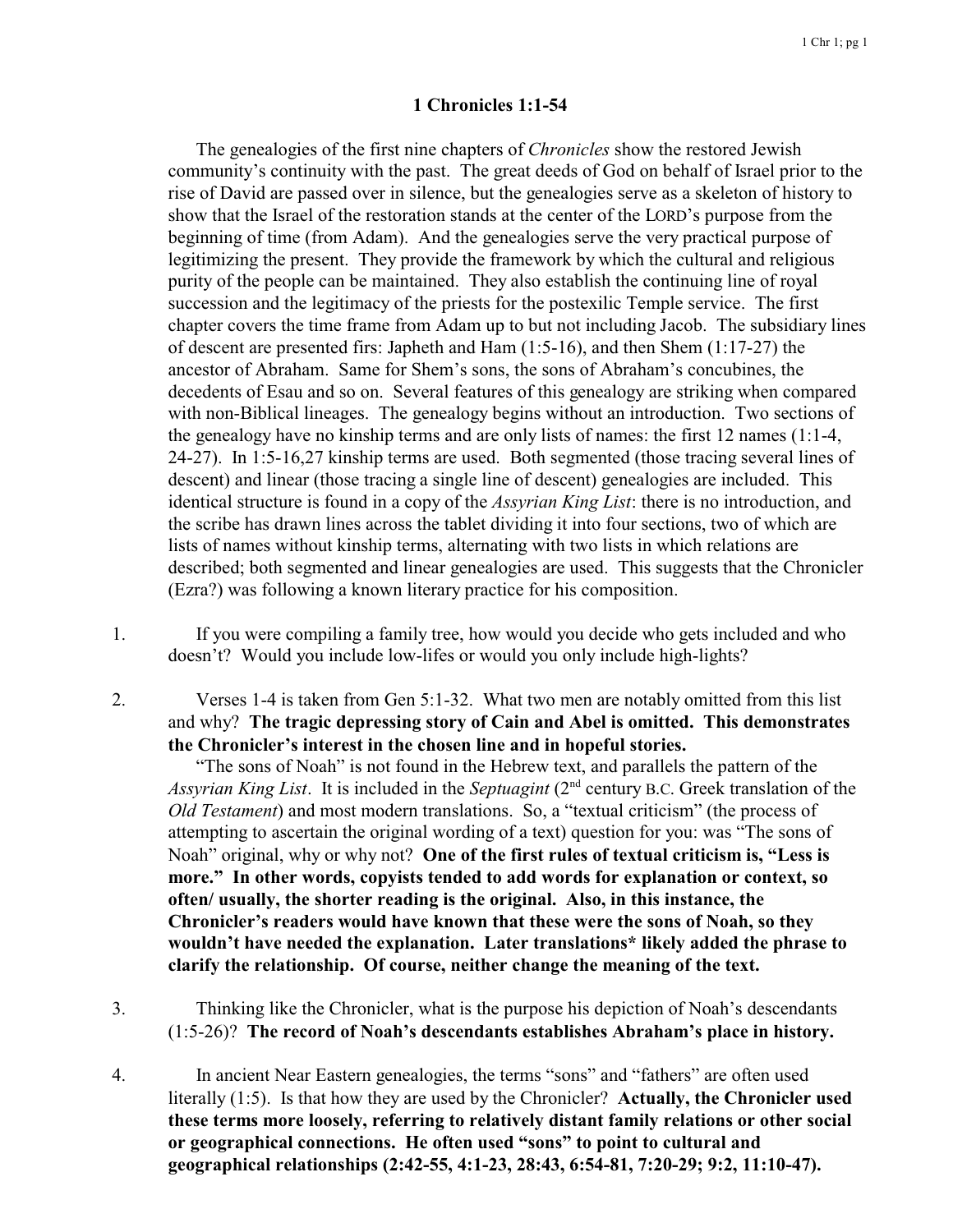5. The Chronicler seems to have given more attention to the Hamites (1:8-13) than the Japhethites (1:5-7). Why do you suppose? **Because Israel had, in her history, many more dealings with the Hamites than the Japhethites. The list begins with all four sons of Ham, but records only the descendants of Cush, Egypt, and Canaan. "Cush" is the Hebrew for "Ethiopia," meaning the remote areas south of Egypt.**

Who was Nimrod? **"Nimrod was the first heroic warrior on earth. Since he was the greatest hunter in the world, his name became proverbial. People would say, 'This man is like Nimrod, the greatest hunter in the world.' He built his kingdom in the land of Babylonia, with the cities of Babylon, Erech, Akkad, and Calneh. From there he expanded his territory to Assyria, building the cities of Nineveh, Rehoboth-ir, Calah, and Resen (the great city located between Nineveh and Calash) (Gen 10"8-12).**

What is ironic about the future for Ham's son Canaan and his descendants (1:13)? **The LORD would eventually give to Abraham, a descendant of Ham's brother Shem, the land of Canaan as a promised land. The Canaanites had become an idolatrous and wicked people. Across many centuries, Abraham and his descendants defeat and drive out Ham's offspring, "the Hittites, Jebusites, Amorites, Girgashites, Hivites, Arkites, Sinites, Arvadites, Zemarites and Hamathites."**

Ham's son Mizraim was the father of the Casluhites who were infamous in a significant period of Israel's history. How so? **From Samson's day until the time of David when they were weakened, the Philistines who came from the Casluhites, were the major enemy force in the land and a constant threat to Israel. The Philistines were fierce warriors; they had the advantage over Israel in numbers, tactical expertise, and technology. They knew the secret of making weapons out of iron (1 Sam 13:19-22). But none of that mattered when LORD was fighting for Israel.**

6. Arphaxad, one of Shem's sons, had a great grandson named Peleg. What did his name mean, and was he so named (1:19)? **Peleg means "division. He was so named "because in his time the earth was divided." That division probably referred to the scattering of Noah's descendants as God's judgment following the attempt to build the Tower of Babel (Gen 11:8,16-19).**

7. The conclusion of Shem's line with Abram (Abraham) reveals the LORD's sovereign plan of election is in the descendants of Abraham. As we have seen, the Chronicler deals first with those not chosen and then with the chosen line. Does that mean that all of those other nations and people are shucks-out-of-luck? **Not at all. From Adam forward, people receive grace, forgiveness and reconciliation with God by faith. Anyone from these people groups could have put their trust in God and have been saved, and no doubt, many did. The LORD chose the line of Shem by grace, not because he was more deserving than His brothers. God chose a line through which He would send His promised Redeemer, a line through which He would progressively reveal His Word and will to the world.**

Can you give an example of this from Chapter 1 ... the blessing of God given to a nonchosen line, both individuals and families? **As did the** *Book of Genesis***, the** *Chronicles***' account distinguishes Ishmael and his descendants from the covenant line. Ishmael was promised great blessings from God (Gen 16:11,12), but he was not the heir of the covenant of grace God made with Abraham (Gen 17:18-21).**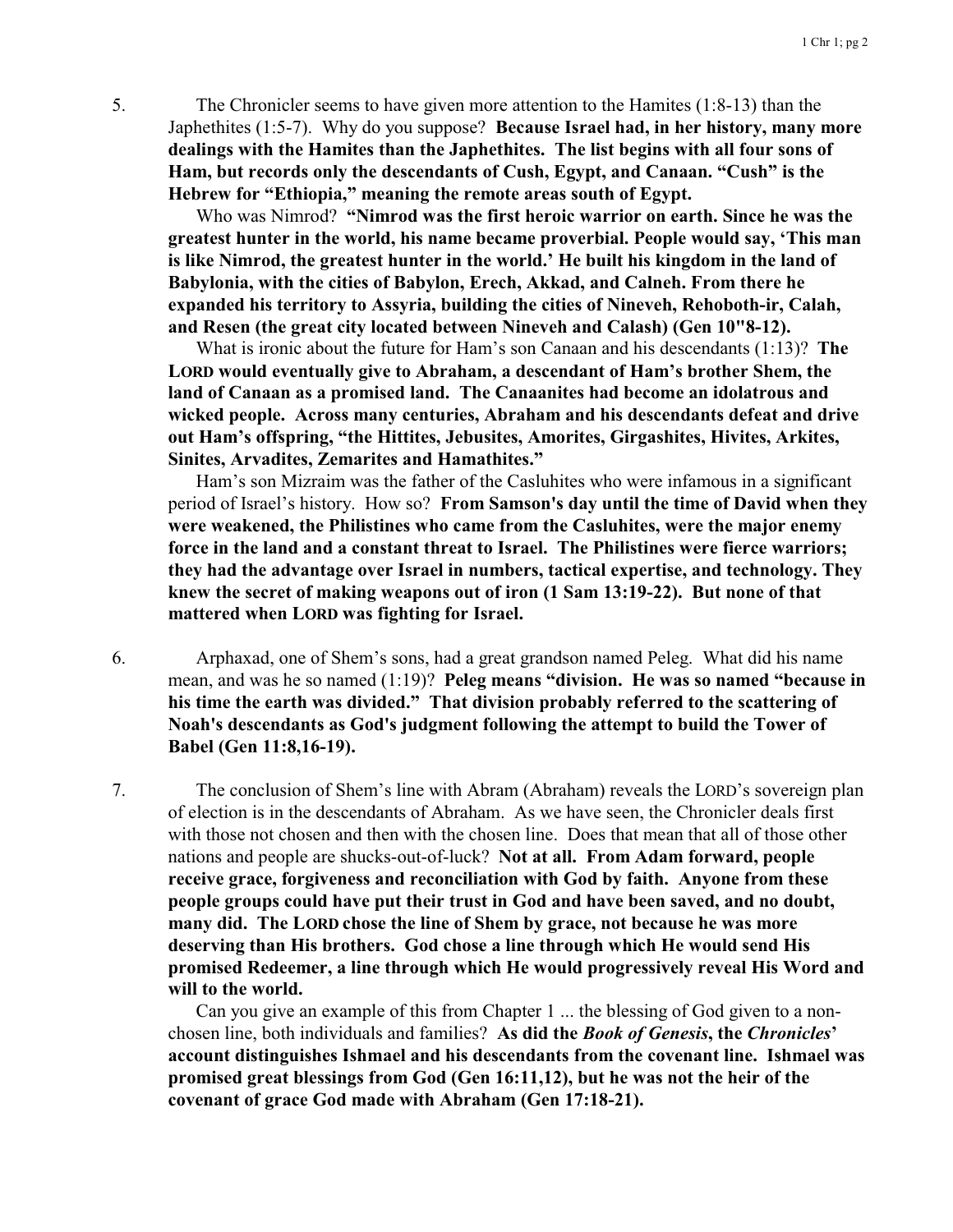- 8. Why do you suppose the Chronicler always refers to Isaac's second son Jacob by his "other" name (1:34)? **Israel is another name for Jacob, given to him by God (Gen 32:28). It means "someone who struggles with God." Jacob, the ambitious deceiver, became Israel, the one who struggles with God and overcomes.**
- 9. Why do you suppose the Chronicler gave so much information in this genealogy about the descendants of Edom, who were Israel's enemies (1:43-54)? **Esau (Edom was the name given to Esau after he traded his birthright to his brother Jacob for a meal of red stew, Gen 25:29-34), ancestor of the Edomites, was Isaac's oldest son and thus a direct descendant of Abraham. As Abraham's first grandson, he deserved a place in the Jewish records. However, it was through Esau's marriages to pagan women, that the nation of Edom began. Edom was an enemy of Israel and King David because they were an enemy of the LORD. Amalek, Esau's grandson, was the ancestor of the wicked tribe known as the Amalekites, the first people to attack the Israelites on their way to the Promised Land.**
- 10. At one time, everyone spoke a single language. But some people became proud of their accomplishments and gathered to build a monument to themselves — the tower of Babel. The building project was brought to an abrupt conclusion when God caused the people to speak different languages. Without the ability to communicate with one another, the people could not be unified. God showed them that their great efforts were useless without Him. What is the danger of success or pride in our achievements? **They can lead to feelings of autonomy, self-righteousness, independence from God. We actually have to work at refusing to let God's blessings lead us to conclude that we don't need God or need to be close to Him.**
- 11. Some of the names in chapter one are familiar, but most are not. They are like most of the billions of people who have lived, in that they are unknown/ forgotten. As we live our humble mostly anonymous lives, why should we think our lives count for anything? **Because in Christ, God says so, and so it is! Seth, for instance, Adam's son, was like a substitute player, taking the field in a world burned by murder and greed (Gen 4:25), but through him God established a chosen nation. Refuse to "compare and despair." Trust that God uses you exactly as He has planned, "for it is God Who works in you to will and to act according to His good purpose" (Phil 2:13)! "For we are God's workmanship, created in Christ Jesus to do good works, which God prepared in advance for us to do" (Eph 2:10).**